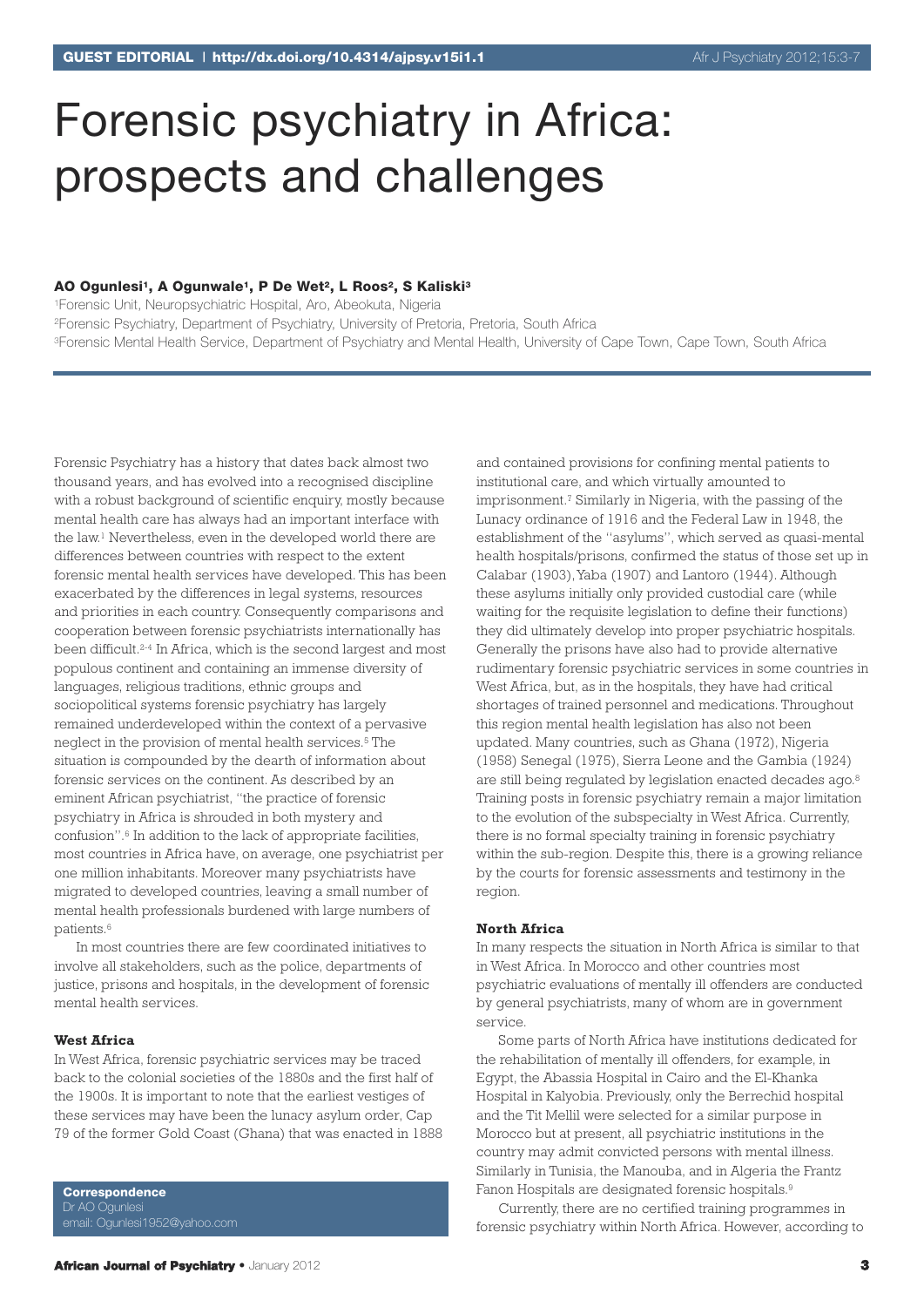Hamaoui et al 9, there are now special courses being held for trainee-psychiatrists in forensic psychiatry in Egypt and these should soon be synthesized into a certified training programme.

Mental health legislation is in place in several countries in the North African sub-region. Egypt was the first country in Africa, Asia and the World Health Organization Eastern Mediterranean Region (WHO-EMRO) to have a mental health act in 1944 in spite of earlier feeble attempts in Ghana and Nigeria to enact mental health legislation in the form of ordinances in 1888 and 1916 respectively. The Egyptian 1944 Act was recently updated in April 2009, thus making Egypt the African country with the most up to date mental health legislation. In addition, the Egyptian parliament had also passed a law on substance abuse/addiction in 1985 which provides for the involuntary admission of repeated drug offenders in hospitals rather than for their diversion into the criminal justice system. In Algeria, the Law 85-05 of December, 1985 enacted for the promotion and protection of health, provides for procedures for admission of mentally ill patients and the protection of their rights. <sup>9</sup> Tunisia also enacted Mental health legislation 1992, which was reviewed in 2004. 10

# **East and South Africa**

Many countries, such as Namibia (1973), Zimbabwe (1996) and Kenya (1989) have recently enacted mental health legislation, which probably require review.

Political changes in South Africa in the past 20 years, with the enactment of the Constitution of the Republic of South Africa, No. 108 of 1996 and the process of democratization have led to the scrapping of discriminatory legislation. 11 Amendments to the South African Criminal Procedure Act and new mental health legislation, the Mental Health Care Act, No 17 of 2002 (which replaced the previous Mental Health Act of 1973) have aligned the country to current global trends, such as the shift from hospital care to community care, the integration of general health care and protection of the mentally ill user's human rights.

According to the South African Society of Psychiatrists (SASOP) database of 2009 there are 693 practicing psychiatrists in the country, of whom 343 work full-time in public service. <sup>12</sup> The accuracy of these numbers has not been verified. Notwithstanding the actual number of practising psychiatrists in South Africa, very few are actively involved in forensic psychiatry and according to a national survey in 2008, only 40 psychiatrists indicated a willingness to evaluate and report on accused referred from court.<sup>13</sup>

Nevertheless forensic psychiatry has been formally practiced in about 7 specially designated hospitals throughout South Africa for almost the past 100 years. Most of the assessments and treatment are now conducted by psychiatrists who are dedicated to the forensic mental health system. A burgeoning role for forensic practice in civil litigation has lead to many psychiatrists in private practice becoming involved in such matters, mostly with no peer review or official regulation. The College of Psychiatrists has recently introduced an examination for the diploma in forensic psychiatry, and subsequently the Health Professions Council of SA has accepted, by proclamation in the Government Gazette, that forensic psychiatry will be

recognized formally as a sub-specialty in South Africa. Currently there are at least 10 psychiatrists whose practice is dedicated to forensic psychiatry. Some of the academic departments of psychiatry have introduced postgraduate programmes, and texts are being published to standardize the overall practice of forensic mental health. 14,15

### **Research**

Research in forensic psychiatry within Africa has included studies conducted in hospitals<sup>16,17</sup> prisons<sup>18</sup> and among court cohorts19,20 as well as retrospective analysis of expert evaluations of mentally ill offenders<sup>9</sup> with a limited number of these employing standardized assessment instruments. Case reports on infanticide<sup>21</sup>, matricide<sup>22</sup>, and other forms of abnormal homicide have similarly contributed to the modest array of research efforts in forensic psychiatry within the continent. There is however a paucity of studies on suicide in this setting possibly because of methodological issues, stigma-related concerns and under-reporting to law enforcement agents on account of the criminality attached to suicide in several African countries. 23,24

## **Cultural issues**

In 2004, Layde25 having noted that cross-cultural issues have largely been neglected in forensic practice, emphasized that practitioners should attend more to language needs, cultural patterns and beliefs of different African cultures. There have been attempts to provide some guidelines for practitioners<sup>26,27</sup>, which really ought to be examined and researched in more detail. Perhaps a health care partnership between traditional healers and biomedical personal, for example under the auspices of Traditional Health Practitioners Act, No 35 of 2004 in South Africa, could address some of these issues.

## **Recommendations**

Variations in the legislative frameworks of several countries make international collaboration for forensic psychiatry training difficult in Africa. However, it should be practicable to develop additional national residency training programmes which could involve affiliation with recognized institutions in countries where forensic psychiatry training is more organized. Such linkages provide opportunities for psychiatrists, who may wish to specialize in forensic psychiatry, to have specially tailored attachment programmes in the established institutions, gain the prerequisite skills in setting up services for mentally ill offenders and return to their native countries to train others as well as adapt these skills to the existing legal frameworks. To drive advocacy in favour of organized forensic psychiatry training and practice in Africa, there is no time more suitable than the present to set up an "African Association of Forensic Psychiatrists". This Association may be developed under the aegis of the African Association of Psychiatrists and Allied Professionals (AAPAP).

Further, inter sectoral initiatives, involving representatives from the Departments of Justice, Police and Correctional Services should be established in all countries. Specific to South Africa and Africa as a whole, cultural, religious and linguistic issues and difficulties also affect the application of psychiatry in the judicial systems and the differing roles of health workers who have to practice within the many systems.